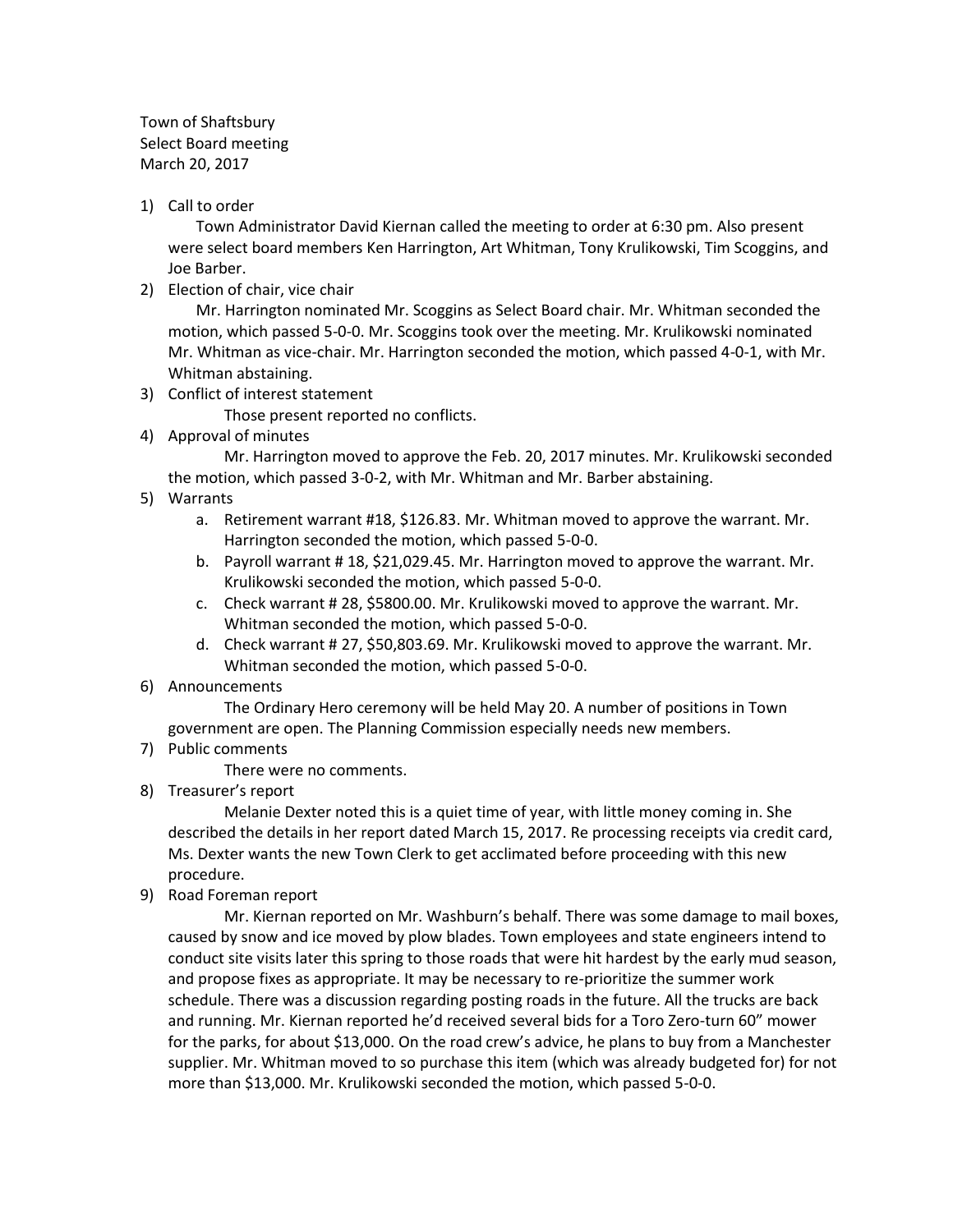As an aside, Mr. Scoggins welcomed Mr. Barber to the board. He said he looks forward to being as helpful as he can and to moving the ball forward.

10) State PFOA testing request

Vermont had asked the Town to include PFOA in its twice-yearly testing at the landfill. (It costs about \$650/test.) The board discussed whether to comply. Mr. Whitman moved to test 3 Town monitoring wells at the landfill for the usual compounds and PFOA twice yearly. Mr. Krulikowski seconded the motion. Upon discussion, Mr. Harrington suggested we should test the same three wells. Mr. Kiernan suggested that KAS, our consultant, should choose the wells – and the number of wells – and that they might not be the same ones, depending on what is found. The motion as amended, to wit, The Town suggest to the State that the Town will change its twice a year monitoring plan to include monitoring up to three monitoring wells for PFOA (as well as the usual compounds) passed 5-0-0.

## 11) Proposed new Town garage and Transfer Station

a) Bid format discussion

Mr. Kiernan described the number of things (including a number of permits, e.g. wastewater, and preparing the construction bid documents) that need to be put in place before the construction bids can be sought. He suggested that a project manager, preferably an engineer, should be hired to pursue these various tasks, with a goal of going to construction in about 18 months. The bond approved by the voters includes these costs. Meanwhile, the site will be completely readied.

The board discussed what the next several months might look like.

A motion to use the Phase 1 specifications already in hand rather than seek Phase 2 specifications from Morton was made by Mr. Whitman and seconded by Mr. Krulikowski. (An engineer will need to confirm that the bids are substantially equivalent.) The motion passed 5-0- 0.

Mr. Kiernan will craft an RFP for a project manager for vote at the next meeting. It could be that this person could also serve as the general contractor (aka clerk of the works).

## b) Financing

The bond rate will be set by July and will probably go up a bit from the current rate. 12) Municipal highway grants

A motion to accept a certificate of compliance with town road and bridge standards; a statement that adopted standards meet or exceed requirements; and a statement that the Town has an up to date highway inventory on class 1-3 highways was made by Mr. Whitman and seconded by Mr. Harrington. The motion passed 5-0-0.

Mr. Harrington moved to approve the annual financial plan for Town highways totaling \$1,011,586.58, at least \$300/mile for all class 1-3 roads. The motion was seconded by Mr. Whitman, and passed 5-0-0.

It is time to submit grant applications to fix class 2 roads. This year the Town will apply for funds to complete paving East Road to the Bennington town line, for about \$170-\$180K. If the grant is not awarded, the project will be placed on hold while the paving reserve fund is increased in size.

The Shaftsbury Hollow culvert replacement cost has gone up considerably. The Town has four years in which to secure the funds. The Town can't make the match at present. Mr. Kiernan will find out if grants can extend longer than one year. Perhaps the Town could build up a fund for the match over time. It the grant period can exceed one year, Mr. Kiernan will submit an application.

The Town applied for two Better Roads grants, for Shaftsbury Hollow and for a Townwide erosion and culvert study.